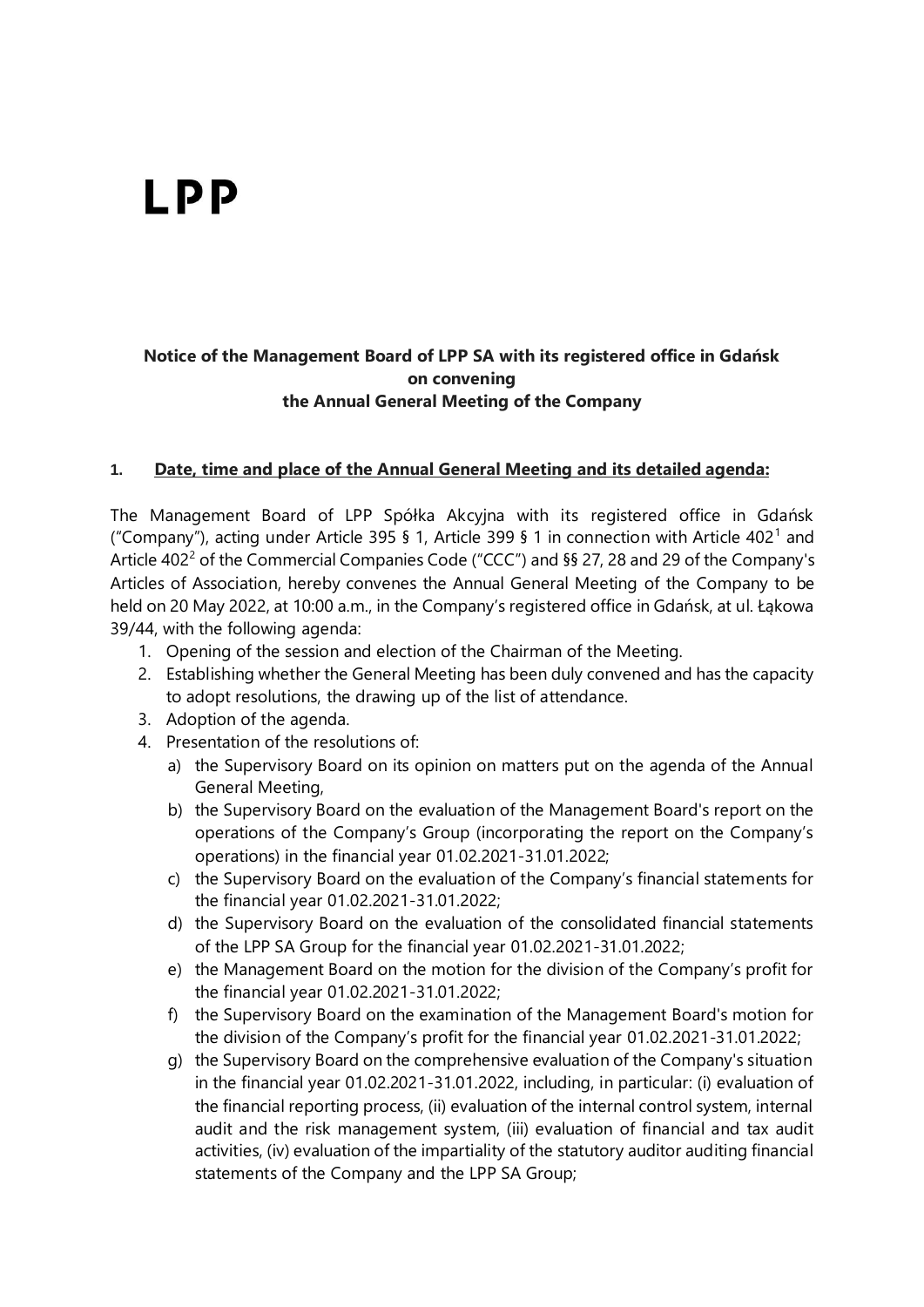- h) the Supervisory Board on the approval of the Supervisory Board's report on its activity in the financial year 01.02.2021-31.01.2022;
- i) the Supervisory Board on the approval of the evaluation of ways of performance by the Company of reporting duties concerning the application of corporate governance principles arising from good practices and provisions of law on current and interim information submitted by issuers of securities,
- j) the Supervisory Board on the evaluation of the rationale for the charity and sponsorship policy followed by the Company.
- 5. Presentation, examination and approval of the Management Board's report on the operations of the LPP SA Group and the Company in the financial year 01.02.2021- 31.01.2022.
- 6. Presentation, examination and approval of the Supervisory Board's report on its activity in the financial year 01.02.2021-31.01.2022.
- 7. Presentation, examination and approval of the Company's financial statements for the financial year 01.02.2021-31.01.2022.
- 8. Presentation, examination and approval of the consolidated financial statements of the LPP SA Group for the financial year 01.02.2021-31.01.2022.
- 9. Discharging members of the Company's Management Board for performing their duties in the financial year 01.02.2021-31.01.2022.
- 10. Discharging members of the Company's Supervisory Board for performing their duties in the financial year 01.02.2021-31.01.2022.
- 11. Division of the Company's profit for the financial year 01.02.2021-31.01.2022.
- 12. Granting of a consent for the sale of the organised part of the enterprise of LPP SA.
- 13. Adoption of the resolution encompassing the opinion on the report of the Supervisory Board of LPP SA on remunerations of Members of the Management and Supervisory Boards for the financial year 01.02.2021-31.01.2022.
- 14. Closing of the Meeting's session.

The Management Board also states that the aforementioned items on the agenda of the Annual General Meeting are justified by the following circumstances:

- 1. Item 1 to 3 on the agenda are exclusively procedural and necessary for the proper organisation of the General Meeting.
- 2. Item 4 on the agenda stems from the duties arising from the Company's internal rules and regulations, including, in particular, the Regulations of the General Meeting and the Rule of Operation of the Supervisory Board as well as corporate governance principles applied by the Company. The Supervisory Board has already adopted the resolutions specified in this item of the agenda.
- 3. Item 5 on the agenda stems from the duty stipulated, among others, in Article 393(1) of the CCC, Article 395 § 2(1) of the CCC, Article 395 § 5 of the CCC, Article 49(1) and Article 55(2) in connection with Article 55(2a-2c) of the Accounting Act of 29 September 1994 (consolidated text: Journal of Laws of 2021, item 217, as amended), § 33.1.1 of the Company's Articles of Association and § 2.2.1 of the Regulations of the General Meeting of Shareholders. The Management Board's report on the operations of the LPP SA Group for 2021/2022 comprises also the report of the Management Board on the operations of the Company (as parent company). The pooling of reports is permissible under Article 55(2a) of the Accounting Act of 29 September 1994 (consolidated text: Journal of Laws of 2021, item 217, as amended) and § 71(8) of the Regulation of the Minister of Finance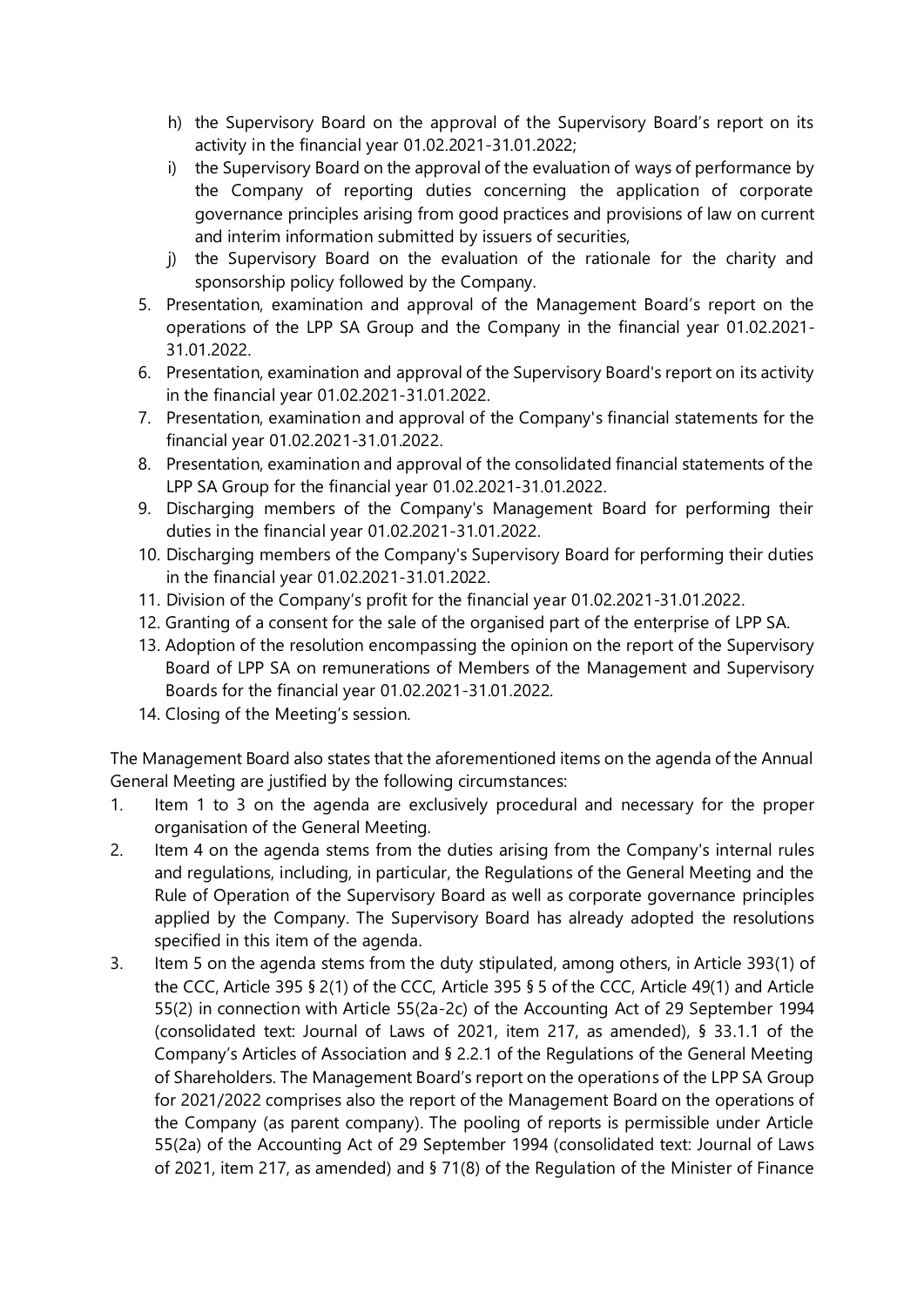of 29 March 2018 on current and interim information delivered by issuers of securities and conditions for recognising as equivalent the information required by the laws of a non-member state (Journal of Laws of 2018, no 757). The Supervisory Board has positively assessed the report in question.

- 4. Item 6 stems from § 33.1.1 of the Company's Articles of Association and principle 2.11 of the 2021 Code of Best Practice for WSE Listed Companies.
- 5. Item 7 on the agenda stems from the duty stipulated, among others, in Article 393(1) of the CCC, Article 395 § 2(1) of the CCC and Article 53(1) of the Accounting Act of 29 September 1994 (consolidated text: Journal of Laws of 2021, item 217, as amended), § 33.1.1 of the Company's Articles of Association and § 2.2.1 of the Regulations of the General Meeting of Shareholders. The Supervisory Board has positively assessed the report in question.
- 6. Item 8 on the agenda stems from the generally applicable provisions of Article 395 § 5 of the CCC and Article 63c(4) of the Accounting Act (consolidated text: Journal of Laws of 2021, item 217, as amended). The Supervisory Board has positively assessed the report in question.
- 7. Item 9 on the agenda stems from the duty stipulated, among others, in Article 393 § 1(1) of the CCC, Article 395 § 2(3) of the CCC and § 33.1.4 of the Company's Articles of Association. The Supervisory Board has positively assessed performance of duties by members of the Company's Management Board in the previous financial year.
- 8. Item 10 on the agenda stems from the duty stipulated, among others, in Article 393 § 1(1) of the CCC, Article 395 § 2(3) of the CCC and § 33.1.4 of the Company's Articles of Association.
- 9. Item 11 on the agenda stems from the duty stipulated, among others, in Article 395 § 2(2) of the CCC, Article 53 § 3 of the Accounting Act and § 33.1.3 of the Company's Articles of Association. The Supervisory Board has positively assessed the motion of the Management Board for the division of net profit generated by the Company in the financial year 2021 (01.02.2021 – 31.01.2022).
- 10. Item 12 on the agenda stems from the execution of the project involving separation of logistics operations to a special purpose vehicle the sole shareholder of which is LPP SA. As provided for in § 33(8) of the Articles of Association of LPP SA and Article 393(3) of the CCC, the sale of an organised part of the enterprise requires a consent of the General Meeting.
- 11. Item 13 on the agenda involves the issuance by the General Meeting of the opinion on the Report of the Supervisory Board on Remunerations of Members of LPP's Management and Supervisory Bodies. Under Article 90g(6) of the Act of 29 July 2005 on Public Offering, Conditions for Introducing Financial Instruments to Organised Trading and on Public Companies (consolidated text: Journal of Laws of 2021, item 1983, as amended), the General Meeting gives its opinion on the said Report. The Report was adopted by the Supervisory Board by resolution of 19 April 2022.
- 12. Item 19 on the agenda is of procedural nature.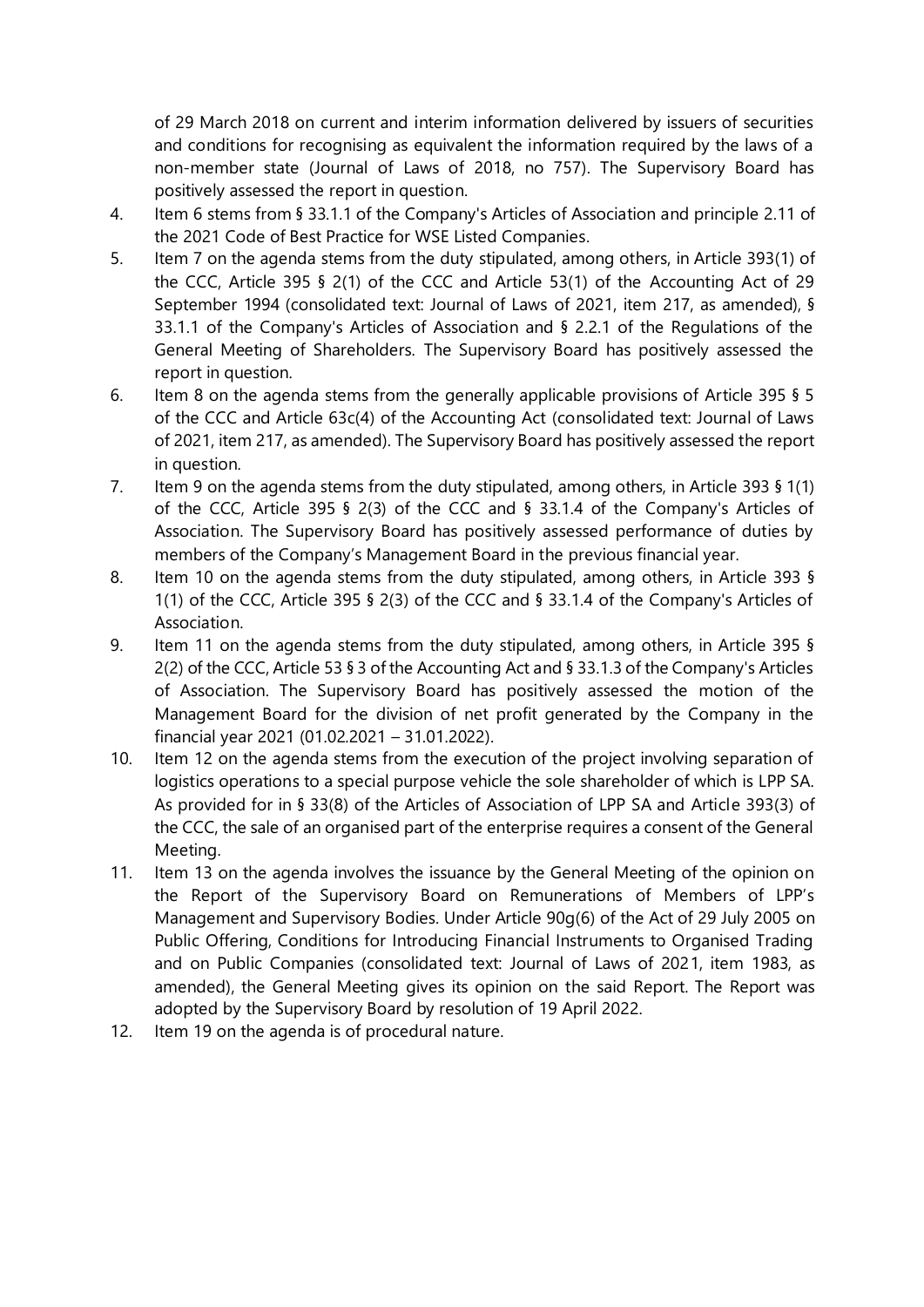# **2. Electronic communication between shareholders and the Company in connection with the Annual General Meeting**

Within the limits set by the Commercial Companies Code, shareholders may contact the Company using means of electronic communication, in particular, they may submit motions, requests, ask questions and send notices and documents.

Shareholders communicate with the Company electronically using the following e-mail address: [wza@lpp.com.](mailto:wza@lpp.com.) Any risk associated with the use of electronic communication with the Company is borne by the shareholder.

Along with documents sent electronically, drawn up in the original language other than Polish, the shareholder sends their Polish translations prepared by a sworn translator.

All documents sent electronically by the shareholder to the Company and from the Company to the shareholder should be scanned (converted) into a PDF format.

# **3. Shareholders' right to supplement the agenda of the General Meeting and propose draft resolutions**

# 3.1. Shareholders' right to request inclusion of specific items on the agenda of the General Meeting

The Company's shareholder(s) representing at least one twentieth of the share capital may request to include specific items on the agenda of the Annual General Meeting of the Shareholders. The request, with a rationale or a draft resolution concerning the proposed item on the agenda, should be submitted to the Company's Management Board not later than 21 days before the set date of the Meeting, i.e. by 29 April 2022. The request may be submitted in writing or in an electronic form, following the rules described in section 2 above. The request submitted both in writing and electronically must be attached with a copy of the deposit certificate and the documents referred to in section 4.2(b) below.

3.2. Shareholder's right to submit draft resolutions

The Company's shareholder(s) representing at least one twentieth of the share capital may, before the date of the Annual General Meeting, submit draft resolutions concerning items put on the agenda of the Annual General Meeting or items which are to be added to the agenda. A notice to that effect may be submitted in an electronic form following the rules described in section 2 above or in writing. The said notice must be attached with the documents referred to in section 4.2(b).

During the Annual General Meeting, each shareholder may submit draft resolutions on items put on the agenda. Such draft resolutions should be presented in Polish.

# **4. Exercise of the voting right by proxy**

# 4.1. General principles for exercising the voting right by proxy

A shareholder being a natural person may participate in the Annual General Meeting and exercise his/her right to vote in person or by proxy. A shareholder who is not a natural person may participate in the Annual General Meeting by person(s) authorized to represent it (with power and authority to make declarations of will on its behalf) or by proxy.

A power of attorney for the proxy to attend the Meeting and exercise the right to vote must be granted in writing or in an electronic form.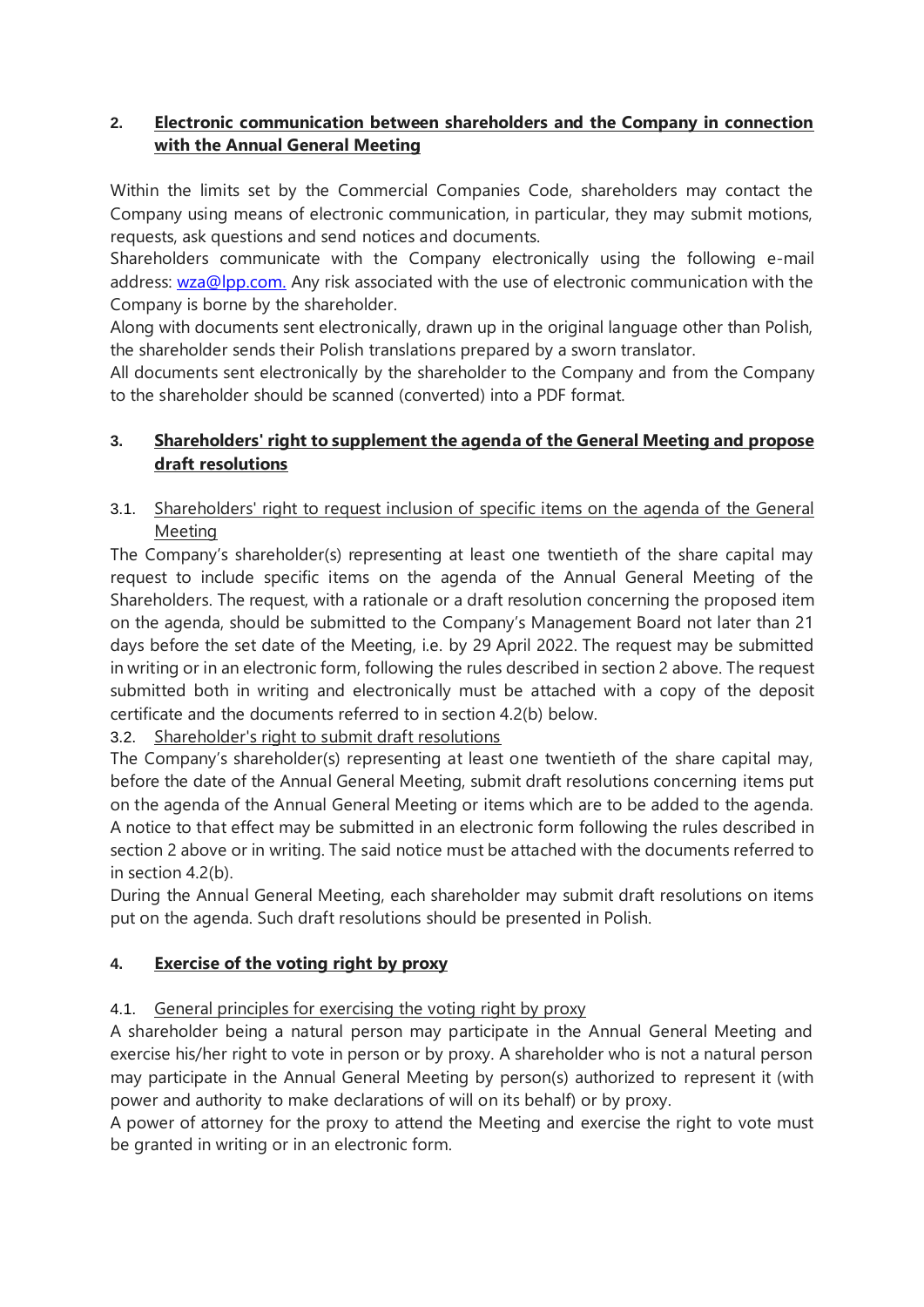A proxy shall exercise all rights of the shareholder at the Annual General Meeting unless the power of attorney provides otherwise. A proxy may grant further power of attorney if so specified in the power of attorney. A proxy may represent more than one shareholder and vote differently for each shareholder. A shareholder holding shares registered on more than one securities account may appoint separate proxies to exercise the rights attached to shares held on each account.

The Company also informs that if a shareholder grants the power of attorney together with a voting instruction, the Company shall not verify whether proxies exercise voting rights as instructed by shareholders. Consequently, the Company informs that a voting instruction should be given to the appointed proxy only.

From the date of convening this Annual General Meeting, the forms for exercising voting rights by proxy are available on the Company's website at: [www.lppsa.com/relacje](http://www.lppsa.com/relacje-inwestorskie/walne-zgromadzenia)[inwestorskie/walne-zgromadzenia.](http://www.lppsa.com/relacje-inwestorskie/walne-zgromadzenia)

- 4.2. Notification of the Company of the power of attorney granted by means of electronic communication
	- (a) Shareholders shall notify the Company of having granted the power of attorney in an electronic form at e-mail address: [wza@lppsa.com.](mailto:wza@lppsa.com.) In the notice, the shareholder provides his/her phone number and e-mail address as well as a telephone number and e-mail address of the proxy, through which the Company will be able to communicate with the shareholder and the proxy. The notice on the granting of the power of attorney should also include information on the scope of the power of attorney i.e. indicate the number of shares under which the voting right will be exercised and the date of the General Meeting at which these rights will be exercised.
	- (b) Along with the notice on the power of attorney granted in an electronic form, the shareholder shall send the wording (text) of the power of attorney, except for instructions for exercising the right to vote by proxy, a scan of the ID card or passport pages enabling the identification of the shareholder and the proxy, or a scan of another document identifying the shareholder granting the power of attorney and the proxy. If the power of attorney is granted by a legal person (as defined in Article 33 of the Polish Civil Code) or an organizational unit without legal personality but with legal capacity (according to Article  $33<sup>1</sup>$  § 1 of the Polish Civil Code), the shareholder shall send the scanned copy of the register in which it is recorded or a scan of another document confirming the authorisation for persons acting on behalf of such entity. If the power of attorney is granted to a legal person or an organisational unit without legal personality but with legal capacity, the shareholder must additionally send a scan of the register in which the proxy is registered or another document confirming the existence of such entity and persons authorised to act on its behalf.
	- (c) The principles described in point 4.2(b) above shall apply respectively to notices sent to the Company by e-mail to revoke a power of attorney.
	- (d) The notice on the granting or revoking a power of attorney in an electronic form should be made no later than by 12:00 o'clock on the day preceding the commencement of the session of the Annual General Meeting.
	- (e) The fulfilment of the duties set forth in section 4.2(b) above shall not exempt a proxy from the duty to provide, while preparing the attendance list of persons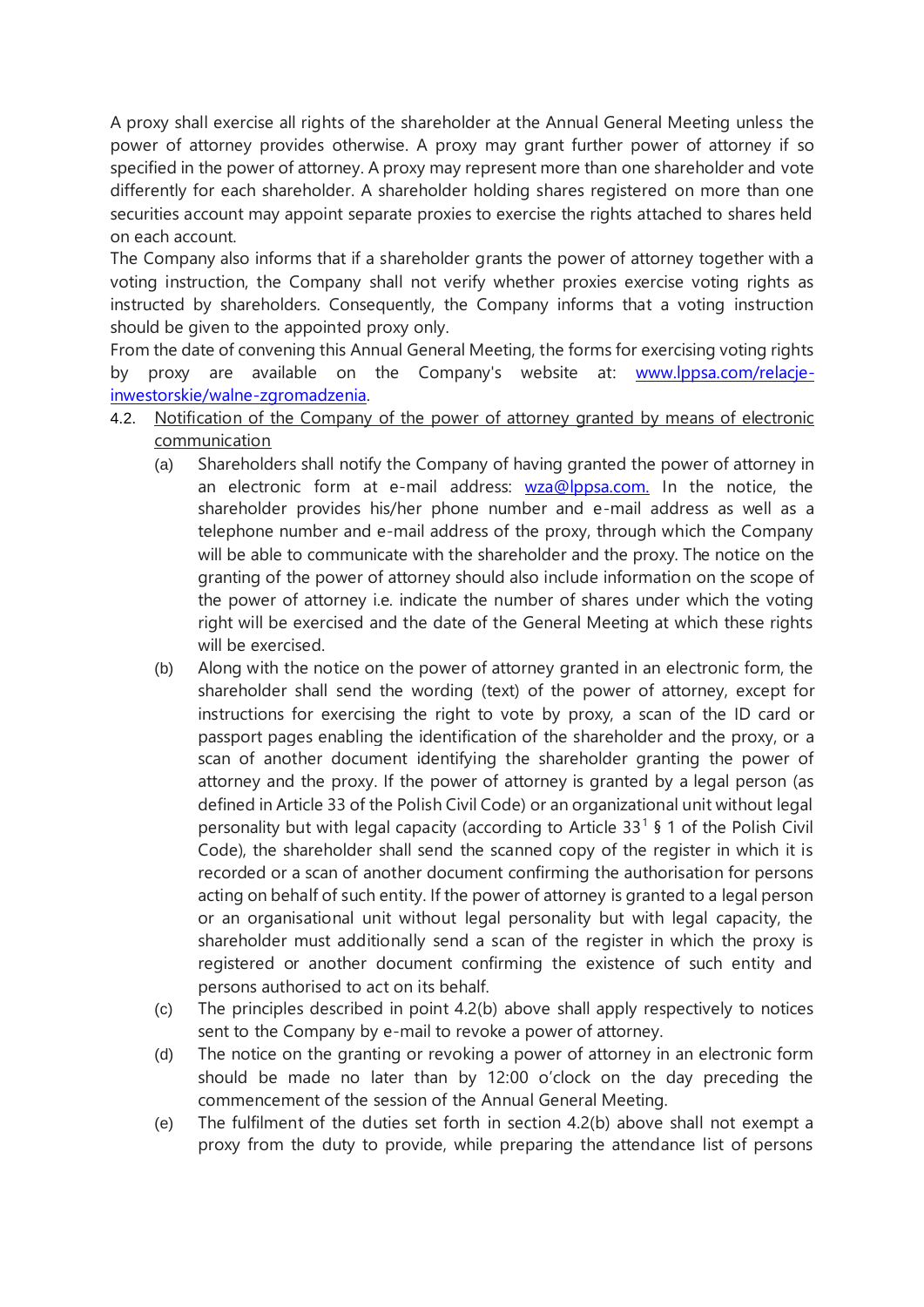entitled to attend the General Meeting, the documents specified therein, required to identify both the shareholder and the proxy.

4.3. Verification of the validity of the power of attorney and identification of the shareholder and the proxy

In order to verify the validity of the power of attorney granted in an electronic form and to identify both the shareholder and the proxy, upon receipt of the notice on the granting of the power of attorney in an electronic form in accordance with section 4.2(a) and (b) above, the Company shall take steps to verify whether the information specified under section 4.2(a) and scans of the documents listed in section 4.2(b) have been attached, and, in case of legal persons and organisational units without legal personality but with legal capacity, whether the power of attorney has been granted by persons authorised to represent a given entity.

The Company shall be entitled to communicate by phone, at the number provided by the shareholder according to section 4.2(a), or by a return e-mail message, to verify whether a given shareholder has granted the power of attorney in an electronic form.

Additionally, the Company may take other steps to identify the shareholder and the proxy in order to verify the validity of the power of attorney granted in an electronic form, with such steps being proportionate to the objective.

The notice on the granting or revocation of the power of attorney in an electronic form without fulfilling the requirements specified in section 4.2(a), (b) and (d) shall not bind for the Company.

4.4. Power of attorney granted to a member of the Management Board of the Company or its employee

A member of the Management Board and an employee of the Company may act as proxies of shareholders at the General Meeting.

If a shareholder's proxy at the Annual General Meeting is a member of the Management Board, a member of the Supervisory Board, the Company's employee or a member of governing bodies, or an employee, of a subsidiary of LPP SA with its registered office in Gdańsk, then the power of attorney may give an authorisation for representing the shareholder at a given Annual General Meeting only. The proxy shall be obliged to inform the shareholder of any circumstances indicating the existence, or possibility, of a conflict of interest. In such cases, no further power of attorney may be granted.

The proxy, referred to in the preceding section, shall vote as instructed by the shareholder.

# **5. Participation in the Company's Annual General Meeting by means of electronic communication**

The Company does not provide for the possibility of participating in the Annual General Meeting by means of electronic communication.

## **6. Giving opinions during the Annual General Meeting by means of electronic communication**

The Company does not provide for the possibility of giving opinions during the Annual General Meeting by means of electronic communication.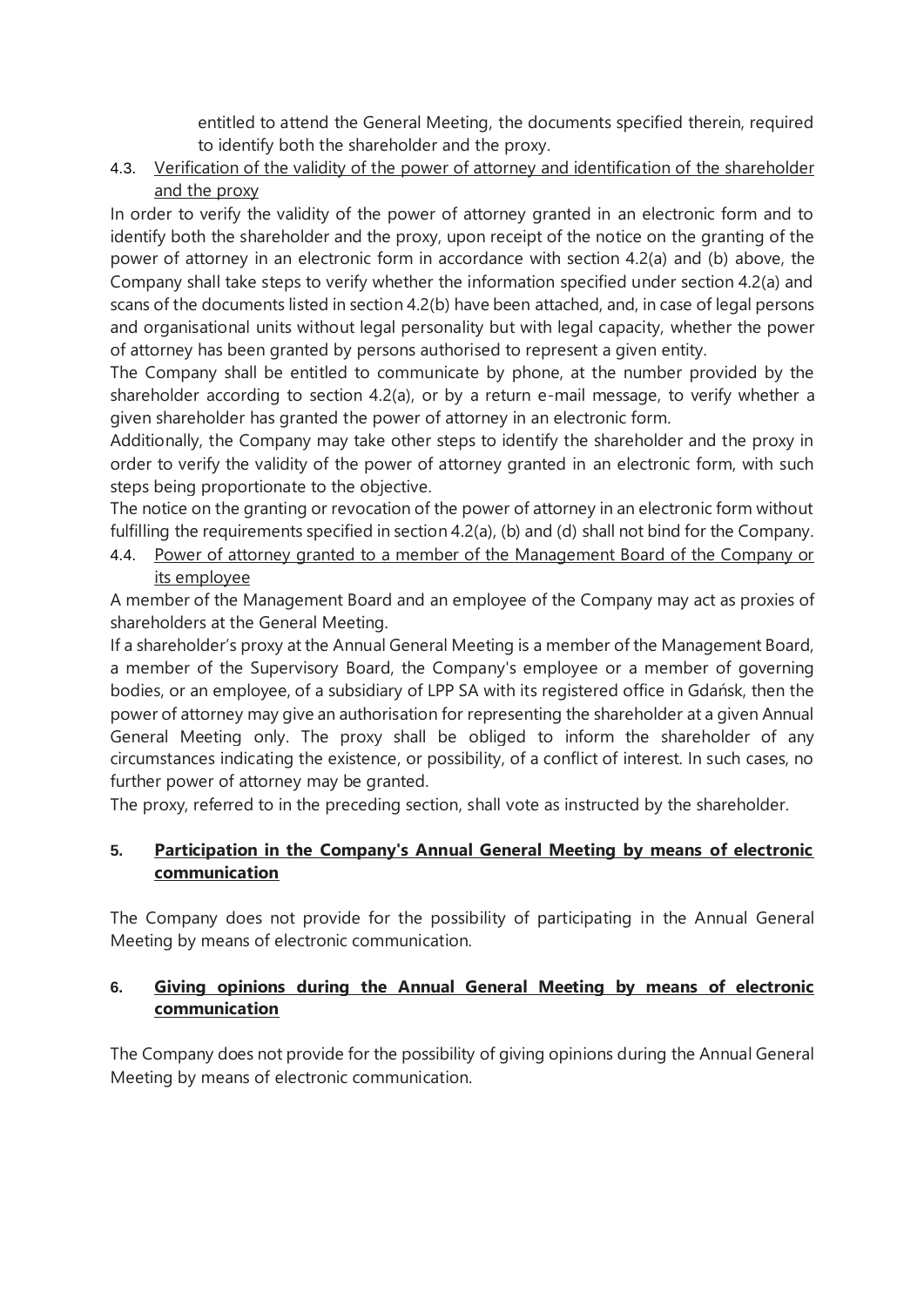# **7. Exercise of the voting right by correspondence or by means of electronic communication**

The Company does not provide for the possibility of exercising voting rights at the Annual General Meeting by correspondence or by means of electronic communication.

# **8. Date of registration of participation in the Annual General Meeting**

The date of registration of participation in the Annual General Meeting, referred to in Article 406<sup>1</sup> § 1 of the Commercial Companies Code, is **4 May 2022 ("Registration Date")**.

### **9. Information on the right to participate in the Annual General Meeting of Shareholders**

According to Article 406<sup>1</sup> § 1 of the Commercial Companies Code, the right to participate in the Annual General Meeting of the Company shall be given to persons being shareholders of the Company at the Registration Date.

In order to ensure participation in the Annual General Meeting, a shareholder eligible under dematerialised shares should request - not earlier than after the announcement on the convening of the Annual General Meeting i.e. not earlier than 22 April 2022, and not later than on the first business day after the Registration Date, i.e. not later than 5 May 2022 - the entity keeping his/her/its securities account to issue a personal certificate of the entitlement to participate in the Annual General Meeting of the Company. Certificates of entitlement to participate in the Annual General Meeting will serve as the basis for preparing lists to be submitted to the entity keeping a securities depository in accordance with the regulations on trading in financial instruments.

Shareholders entitled to participate in the Annual General Meeting shall only be those who:

- (a) are shareholders of the Company at the Registration Date (4 May 2022), and
- (b) requested not earlier than 22 April 2022 and no later than 5 May 2022 the entity keeping their securities account to issue a personal certificate of the entitlement to participate in the Annual General Meeting.

### **10. List of shareholders**

The list of shareholders entitled to participate in the Annual General Meeting of the Company, as required under Article 407 § 1 of the Commercial Companies Code, shall be displayed in Gdańsk, at ul. Łąkowa 39/44, from 9:00 am to 3:00 pm, three business days before the Meeting, i.e. on 17, 18 and 19 May 2022. The list of shareholders shall be drawn up based of a list drawn up and provided to the Company by the entity keeping the securities depository as provided for in Article 406<sup>3</sup> §§ 7 and 8 of the Commercial Companies Code.

The shareholder may request to receive the list of shareholders entitled to participate in the Annual General Meeting by e-mail, free-of-charge, by providing his/her/its own e-mail address to which the list should be sent.

According to Article 407 § 2 of the Commercial Companies Code, a week before the Annual General Meeting, i.e. from 13 May to 20 May 2022, from 9:00 am to 3:00 pm, in Gdańsk, at ul. Łąkowa 39/44, on weekdays from Monday to Friday, it shall be possible to obtain copies of motions on items put on the agenda.